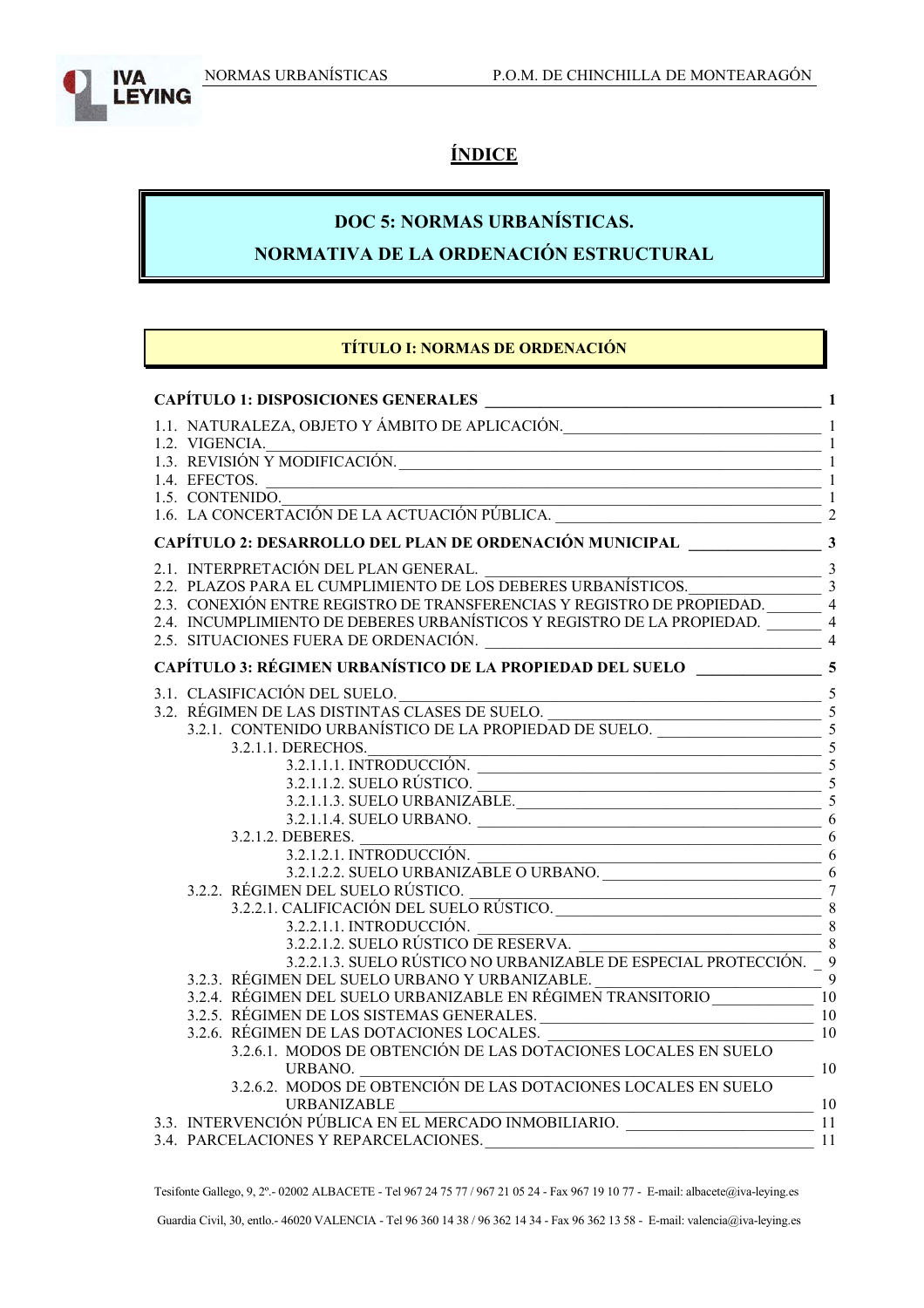

| CAPÍTULO 4: INSTRUMENTOS DE ORDENACIÓN TERRITORIAL Y URBANÍSTICA. 12                                                |          |
|---------------------------------------------------------------------------------------------------------------------|----------|
| 4.1. DISPOSICIONES GENERALES Y PLANES SUPRAMUNICIPALES. ________________________ 12                                 |          |
|                                                                                                                     |          |
| 4.2. PLANES MUNICIPALES.<br>4.2.1. INSTRUMENTOS DE DESARROLLO DEL P.O.M.                                            |          |
|                                                                                                                     |          |
|                                                                                                                     |          |
|                                                                                                                     |          |
|                                                                                                                     |          |
| 5.1. DISPOSICIONES GENERALES.<br>5.1.1. FUNCIÓN LEGITIMADORA DEL PLANEAMIENTO.<br>14                                |          |
| 5.1.2. REQUISITOS GENERALES PARA LA EJECUCIÓN. 14                                                                   |          |
| 5.2. INSTRUMENTOS DE GESTIÓN.                                                                                       |          |
| 5.2.1. SISTEMAS DE GESTIÓN.                                                                                         | 14       |
| 5.2.2. GESTIÓN DIRECTA. 14                                                                                          |          |
|                                                                                                                     |          |
| 5.2.4. EXPROPIACIÓN.                                                                                                | 15       |
| 5.2.5. REPARCELACIÓN. 15                                                                                            |          |
|                                                                                                                     |          |
| 6.1. DISPOSICIONES GENERALES.<br>6.2 DESARROLLO DE LA ACTIVIDAD DE EJECUCIÓN.<br>16                                 |          |
|                                                                                                                     |          |
|                                                                                                                     |          |
| 6.2.1.1. GASTOS DE URBANIZACIÓN.<br>2015 - 16                                                                       |          |
| 6.2.2. ACTUACIONES EDIFICATORIAS. 17                                                                                |          |
| 6.2.3. OBRAS PÚBLICAS ORDINARIAS.<br>6.2.4. PROGRAMAS DE ACTUACIÓN URBANIZADORA.                                    |          |
|                                                                                                                     |          |
|                                                                                                                     |          |
| 6.2.6. PROYECTOS DE EDIFICACIÓN.<br>6.2.6.1. OBRAS EN LOS EDIFICIOS.                                                |          |
|                                                                                                                     |          |
| 6.2.6.2. OBRAS DE DEMOLICIÓN.<br>6.2.6.3. OBRAS DE NUEVA EDIFICACIÓN.                                               | 19<br>19 |
| $6.3.~EJECUCIÓN DE LOS SISTEMAS GENERALES. \underline{\hspace{2cm}} 20$                                             |          |
| 6.4. OTRAS FORMAS DE EJECUCIÓN.<br>20                                                                               |          |
| CAPÍTULO 7: INTERVENCIÓN EN LA EDIFICACIÓN Y USO DEL SUELO. 21                                                      |          |
|                                                                                                                     |          |
| 7.1. LICENCIAS URBANÍSTICAS. 21                                                                                     |          |
|                                                                                                                     |          |
| 7.1.2. NORMATIVA APLICABLE.<br>7.1.3. REQUISITOS GENERALES PARA LA EDIFICACIÓN.<br>22                               |          |
|                                                                                                                     |          |
| 7.1.5. LICENCIAS DE USOS Y ACTIVIDADES.<br>7.1.5. LICENCIAS DE USOS Y ACTIVIDADES.<br>7.1.6. DOCUMENTACIÓN EXIGIBLE |          |
|                                                                                                                     |          |
| 7.1.6. DOCUMENTACIÓN EXIGIBLE.<br>7.1.6. CÉDULA URBANÍSTICA.                                                        | 23       |
|                                                                                                                     |          |
|                                                                                                                     |          |
| 7.2.1. ACTOS SUJETOS.<br>7.2.2. REQUISITOS DE LAS SOLICITUDES.<br>7.2.3. ACTIVIDADES CLASIFICADAS                   |          |
|                                                                                                                     |          |
| 7.3. PARCELACIONES. 24                                                                                              |          |
|                                                                                                                     |          |
|                                                                                                                     |          |
|                                                                                                                     |          |
|                                                                                                                     |          |
| 7.4.1. DEBER DE CONSERVACIÓN.<br>7.4.2. BIENES DE INTERÉS CULTURAL Y BIENES DE RELEVANCIA LOCAL.                    | 25       |
| 7.5. DECLARACIÓN DE RUINA.                                                                                          | 25       |
|                                                                                                                     |          |
|                                                                                                                     |          |
|                                                                                                                     |          |

Tesifonte Gallego, 9, 2º.- 02002 ALBACETE - Tel 967 24 75 77 / 967 21 05 24 - Fax 967 19 10 77 - E-mail: albacete@iva-leying.es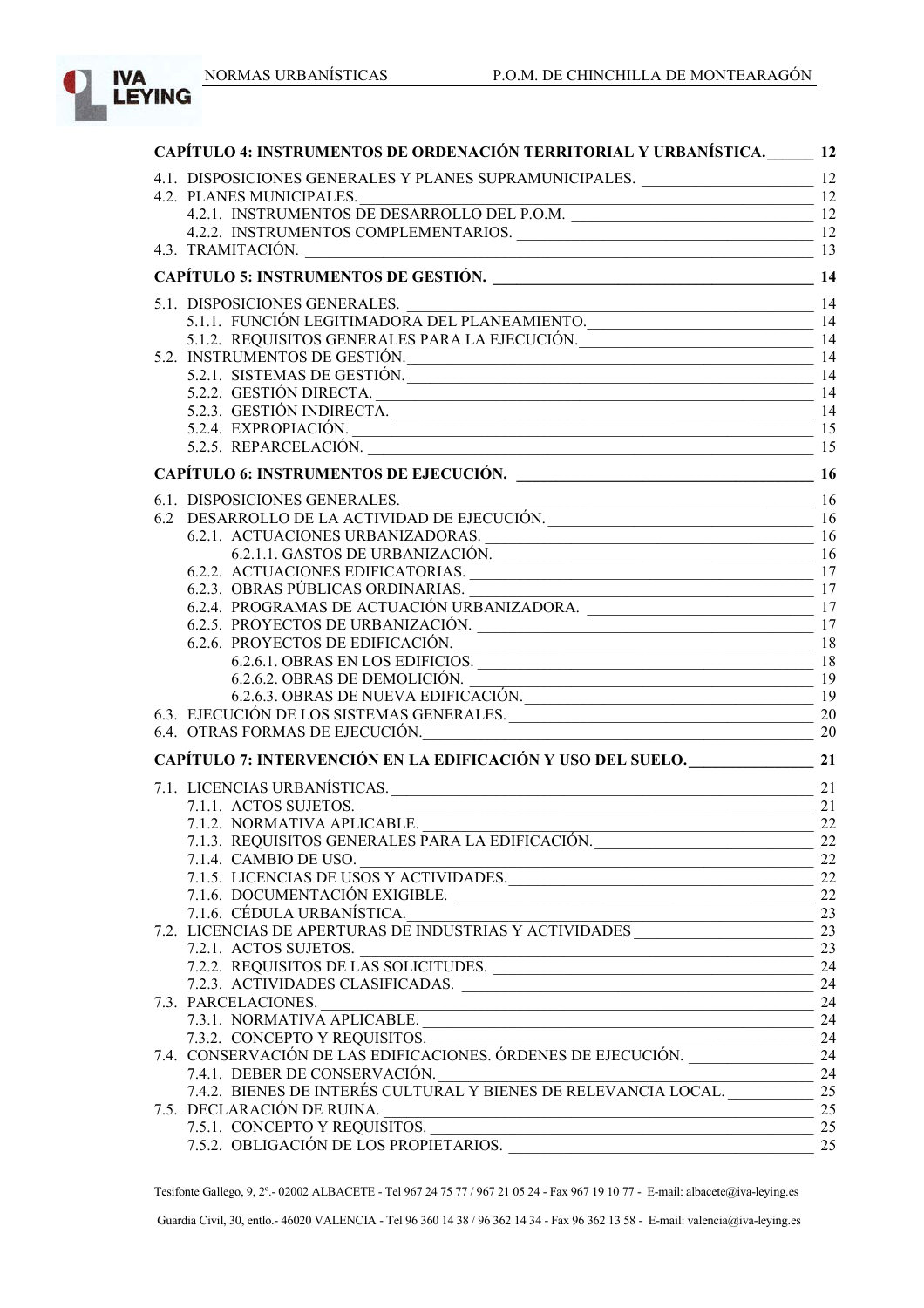

| 7.5.3. ORDENES DE EJECUCIÓN.                      | 25 |
|---------------------------------------------------|----|
| 7.5.4. RUINA FÍSICA INMINENTE.                    | 25 |
| 7.6. PROTECCIÓN DE LA LEGALIDAD URBANÍSTICA.      | 26 |
| 7.6.1. INSPECCIÓN URBANÍSTICA.                    | 26 |
| 7.6.2. LA DISCIPLINA TERRITORIAL Y URBANISTICA.   | 26 |
| 7.6.3. LAS INFRACCIONES Y SANCIONES URBANÍSTICAS. | 26 |

### **TÍTULO II: CONDICIONES GENERALES DE LOS USOS.**

| <b>CAPÍTULO 1: TIPOS DE USOS.</b><br><u> 1989 - Johann Barbara, martin da basar a shekara 1989 - An tsara 1989 - An tsara 1989 - An tsara 1989 - An tsa</u> | 27    |
|-------------------------------------------------------------------------------------------------------------------------------------------------------------|-------|
|                                                                                                                                                             | 28    |
| 2.1. SUELO RÚSTICO.                                                                                                                                         | 28    |
|                                                                                                                                                             |       |
| $2.1.2.$ USO AGROPECUARIO.                                                                                                                                  | 28    |
|                                                                                                                                                             |       |
| 2.1.4. USO SERRERÍAS.                                                                                                                                       | 29    |
| 2.1.4. USO SERRERIAS.<br>2.1.5. INDUSTRIAS DE ALMACENAJE Y DESGUACE DE AUTOMÓVILES.                                                                         |       |
| 2.1.6. EDIFICACIONES E INSTALACIONES AL SERVICIO DE LAS OBRAS PÚBLICAS. 29                                                                                  |       |
|                                                                                                                                                             |       |
|                                                                                                                                                             |       |
| 2.1.9. INSTALACIONES ESPECIALES.<br>2.1.10.CONSTRUCIONES E INSTALACIONES DE UTILIDAD PÚBLICA O INTERÉS                                                      |       |
|                                                                                                                                                             |       |
| $\frac{\text{SOCIAL.}}{2.1.11.\text{VIVIENDA FAMILIAR.}}$ $\frac{31}{31}$                                                                                   |       |
|                                                                                                                                                             |       |
|                                                                                                                                                             |       |
| 2.2.1. USO RESIDENCIAL                                                                                                                                      | 31    |
|                                                                                                                                                             |       |
|                                                                                                                                                             |       |
|                                                                                                                                                             |       |
|                                                                                                                                                             |       |
|                                                                                                                                                             |       |
|                                                                                                                                                             |       |
| 2.2.8. USO DOTACIONAL                                                                                                                                       | $-33$ |
|                                                                                                                                                             |       |
| CAPÍTULO 3: OBRAS PERMITIDAS Y OBRAS PROHIBIDAS. 35                                                                                                         |       |
| 3.1. SUELO RÚSTICO.                                                                                                                                         | 35    |
| 3.2. SUELO URBANO.                                                                                                                                          | 35    |

#### **TÍTULO III: CONDICIONES GENERALES DE LA EDIFICACIÓN.**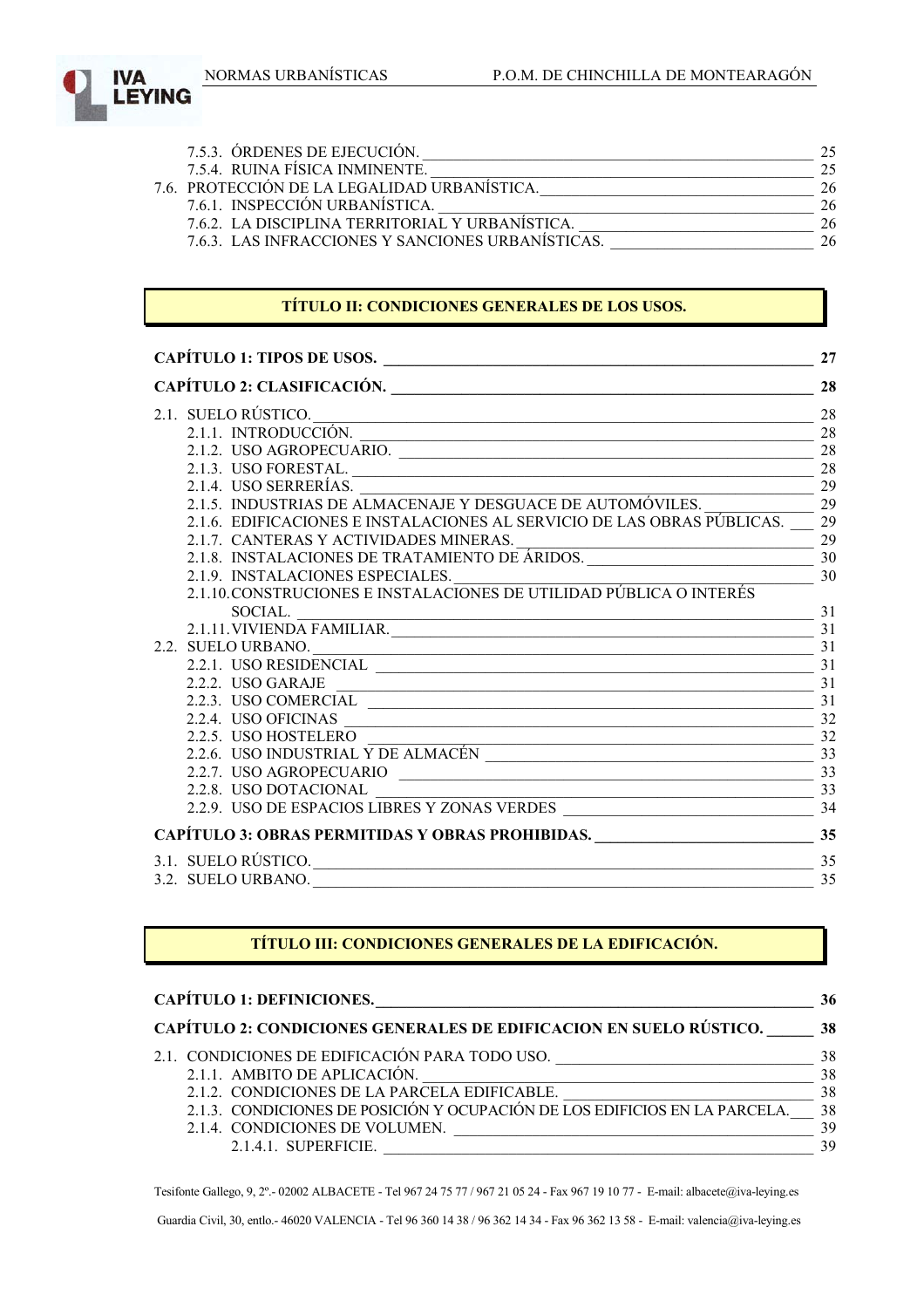

| 2.1.5.1. ABASTECIMIENTO DE AGUA. $\frac{39}{21.50}$                                                                         |                         |
|-----------------------------------------------------------------------------------------------------------------------------|-------------------------|
|                                                                                                                             |                         |
|                                                                                                                             |                         |
| 2.1.5.2. SANEAMIENTO.<br>2.1.5.3. ACCESO RODADO A LAS EDIFICACIONES.<br>2.1.6. CONDICIONES ESTETICAS Y CONSTRUCTIVAS.<br>40 |                         |
| 2.1.6.1. CONDICIONES GENERALES. 40                                                                                          |                         |
|                                                                                                                             | 40                      |
| 2.1.6.2. COMPOSICIÓN.                                                                                                       | 41                      |
| 2.1.6.3. FACHADAS.                                                                                                          |                         |
| 2.1.6.4. CUBIERTAS. 41<br>2.1.6.5. CERRAMIENTO DE FINCAS. 41                                                                |                         |
|                                                                                                                             |                         |
|                                                                                                                             |                         |
|                                                                                                                             |                         |
|                                                                                                                             |                         |
| 2.2. CONDICIONES DE EDIFICACIÓN SEGÚN EL USO. ___________________________________ 42                                        |                         |
|                                                                                                                             |                         |
| 2.2.1. USO AGROPECUARIO. 42.2.2. USO FORESTAL.                                                                              |                         |
| 2.2.3. SERRERÍAS.<br>2.2.4. INDUSTRIAS DE ALMACENAJE Y DESGUACE DE AUTOMÓVILES.<br>46                                       |                         |
|                                                                                                                             |                         |
| 2.2.5. EDIFICACIONES E INSTALACIONES AL SERVICIO DE LAS OBRAS PÚBLICAS. 46                                                  |                         |
|                                                                                                                             |                         |
| 2.2.0. CANTERAS Y ACTIVIDADES MINERAS.<br>2.2.7. INSTALACIONES DE TRATAMIENTO DE ÁRIDOS.<br>2.2.8. INSTALACIONES ESPECIALES |                         |
|                                                                                                                             | 47                      |
| 2.2.8. INSTALACIONES ESPECIALES.<br>2.2.9. CONSTRUCIONES E INSTALACIONES DE UTILIDAD PÚBLICA O INTERÉS                      |                         |
|                                                                                                                             |                         |
| SOCIAL.<br>2.2.10. VIVIENDA FAMILIAR.<br>$\frac{50}{51}$                                                                    |                         |
|                                                                                                                             |                         |
|                                                                                                                             |                         |
|                                                                                                                             |                         |
| 2.2.10.1.CATEGORÍAS.<br>2.2.10.2.CONDICIONES DE EDIFICACIÓN.<br>51                                                          |                         |
| CAPÍTULO 3: CONDICIONES GENERALES DE LA EDIFICACIÓN EN SUELO URBANO. 53                                                     |                         |
|                                                                                                                             |                         |
|                                                                                                                             |                         |
|                                                                                                                             |                         |
|                                                                                                                             | $\frac{1}{\sqrt{2}}$ 54 |
| 3.2.1. PARCELAS EXCEPTUADAS.<br>3.3. CONDICIONES DE POSICIÓN Y OCUPACIÓN DE LOS EDIFICIOS EN LA PARCELA.<br>54              |                         |
|                                                                                                                             |                         |
| 3.3.2. CHAFLANES.<br>$\frac{1}{2}$ 54                                                                                       |                         |
| 3.3.3. FONDO EDIFICABLE.                                                                                                    | -54                     |
| 3.3.3.1. FONDO MÁXIMO.                                                                                                      |                         |
| 3.3.3.2. RESTO DE PARCELA. 55                                                                                               |                         |
|                                                                                                                             |                         |
|                                                                                                                             |                         |
| 3.4. CONDICIONES DE VOLUMEN.                                                                                                |                         |
| 3.4.2. ALTURAS.                                                                                                             |                         |
|                                                                                                                             |                         |
|                                                                                                                             |                         |
| 3.4.2.1. ALTURA MÁXIMA DE LA EDIFICACIÓN.<br>3.4.2.2. MEDICIÓN DE ALTURAS<br>3.4.2.2. MEDICIÓN DE ALTURAS.                  |                         |
|                                                                                                                             |                         |
| 3.4.2.4. TERRENOS EN PENDIENTE. 56                                                                                          |                         |
| 3.4.2.5. ALTURA DE LAS PLANTAS.                                                                                             |                         |
| ALIUKA DE LAS PLANTAS.<br>3.4.2.5.1. ALTURA MÁXIMA Y MÍNIMA<br>3.4.2.5.2. BEDIICCIONES DE ALTURA                            |                         |
|                                                                                                                             |                         |
|                                                                                                                             |                         |
| 3.4.3. PLANTAS.<br>$3.4.3.1$ . VIVIENDAS EN PLANTA BAJA.<br>$58$<br>$58$                                                    |                         |
|                                                                                                                             |                         |
|                                                                                                                             |                         |
| 3.4.4. PATIOS.<br>58<br>3.4.4.1. PATIOS DE LUCES.                                                                           |                         |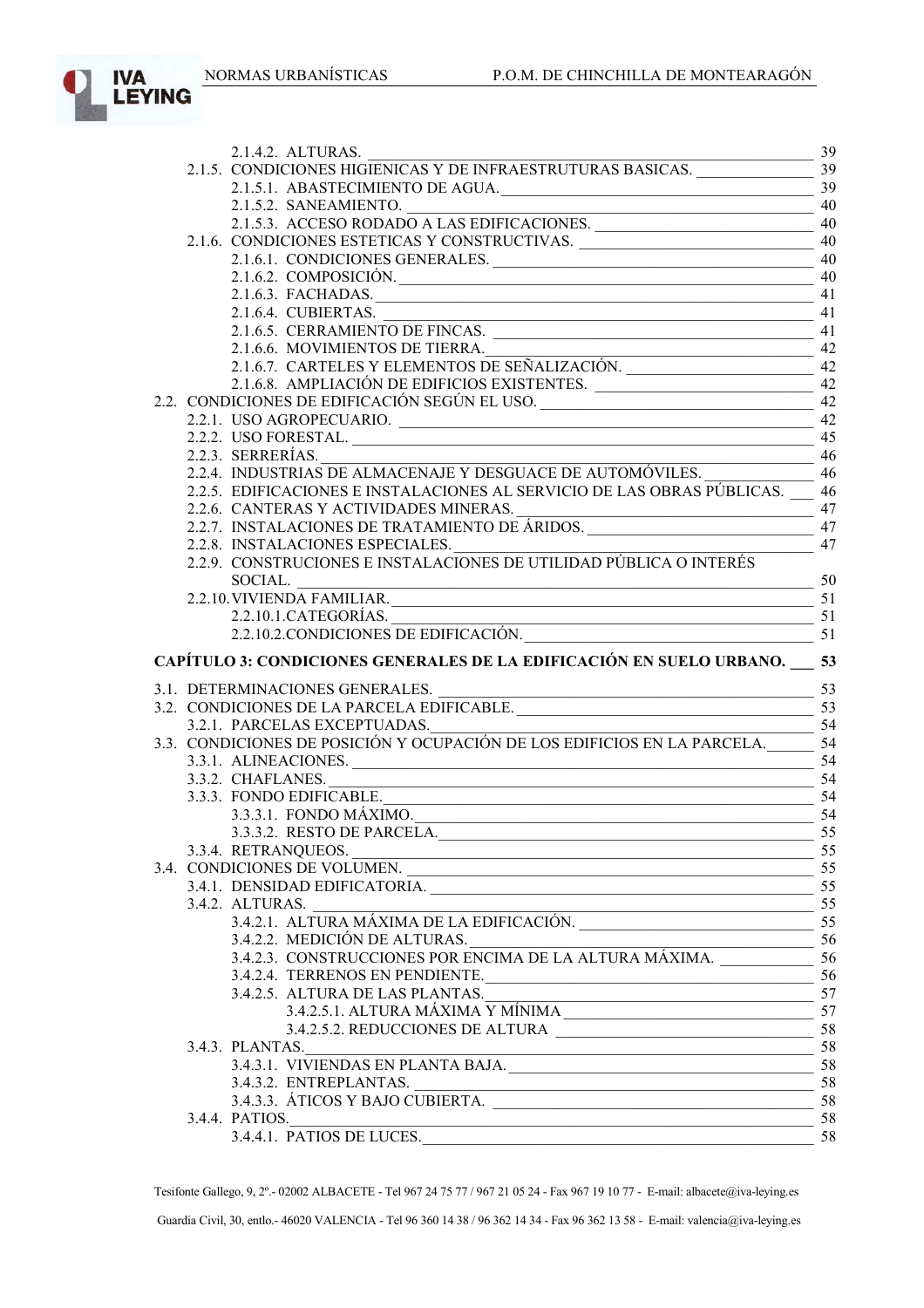

| 3.4.4.2. PATIOS MANCOMUNADOS. 59                                                                                    |    |
|---------------------------------------------------------------------------------------------------------------------|----|
|                                                                                                                     |    |
| 3.5. CONDICIONES MORFOLÓGICAS.<br>59                                                                                |    |
| 3.5.1. CUERPOS VOLADOS.<br>3.5.1.1. CONDICIONES GENERALES.<br>3.5.1.1. CONDICIONES GENERALES.<br>3.5.1.2. SALIENTES |    |
|                                                                                                                     |    |
|                                                                                                                     |    |
| 3.5.1.2. SALIENTES.<br>$3.5.1.3.$ VUELOS EN PATIOS. 60                                                              |    |
| 3.6. CONDICIONES TECNICAS Y DE HABITALIDAD. 60<br>3.6.1. CONDICIONES ACÚSTICAS                                      |    |
|                                                                                                                     |    |
| 3.6.1. CONDICIONES ACÚSTICAS. 60                                                                                    |    |
|                                                                                                                     |    |
|                                                                                                                     |    |
| 3.7. CONDICIONES HIGIÉNICAS.<br>$\overline{\phantom{a}}$ 61                                                         |    |
| 3.8. CONDICIONES DE LOS SERVICIOS.                                                                                  | 62 |
|                                                                                                                     |    |
| 3.8.1. CONDICIONES GENERALES.<br>3.8.2. SERVICIOS DE LA EDIFICACIÓN.<br>3.8.2.1. ABASTECIMIENTO DE AGUA.<br>62      |    |
|                                                                                                                     |    |
|                                                                                                                     |    |
| 3.8.2.3. TELECOMUNICACIONES.                                                                                        |    |
| 3.8.2.4. EVACUACIÓN DE AGUAS PLUVIALES.                                                                             |    |
| 3.8.2.5. EVACUACIÓN DE AGUAS RESIDUALES. 63                                                                         |    |
|                                                                                                                     |    |
|                                                                                                                     |    |
|                                                                                                                     |    |
| 3.8.2.9. APARCAMIENTOS. 64                                                                                          |    |
| 3.8.2.9.1. DOTACIÓN 64                                                                                              |    |
| 3.8.2.9.2. UBICACIÓN                                                                                                |    |
|                                                                                                                     |    |
| 3.9. CONDICIONES DE ACCESIBILIDAD.<br>$\frac{3.8.2.9.4. \text{ GARAJES}}{65}$                                       |    |
|                                                                                                                     |    |
| 3.10. CONDICIONES DE SEGURIDAD.<br>3.10.1.CONDICIONES DE PROTECCIÓN CONTRA INCENDIOS.<br>CONDICIONES ESTETICAS.     |    |
|                                                                                                                     |    |
| 3.11.CONDICIONES ESTETICAS.<br>3.11.1.CONDICIONES GENERALES.                                                        |    |
|                                                                                                                     |    |
| 3.11.2. FACHADAS.<br>$\sim$ 67                                                                                      |    |
| 3.11.3. HUECOS EN FACHADA. 67                                                                                       |    |
| 3.11.4. LOCALES EN PLANTA BAJA.<br>3.11.5. TOLDOS, MARQUESINAS Y REPISAS. 67                                        |    |
|                                                                                                                     |    |
| 3.11.6. OBRAS DE REFORMA. 67                                                                                        |    |
| 3.11.7. CARPINTERÍA Y CERRAJERÍA.<br>$\frac{1}{\sqrt{10}}$                                                          |    |
| 3.11.8. CONDUCCIONES ELÉCTRICAS Y TELEFÓNICAS. 68                                                                   |    |
| 3.11.9. MEDIANERÍAS.<br>$\overline{\text{PFTG}}$ 68                                                                 |    |
| 3.11.10.VALLAS Y CERRAMIENTOS.<br>3.11.11.MUESTRAS, BANDERINES Y ANUNCIOS PUBLICITARIOS.                            |    |
|                                                                                                                     |    |

## **TÍTULO IV: NORMAS DE PROTECCIÓN.**

| <b>CAPÍTULO 1: INTRODUCCIÓN.</b>                                  | 70 |
|-------------------------------------------------------------------|----|
| CAPÍTULO 2: CONDICIONES GENERALES DE PROTECCIÓN EN SUELO RÚSTICO. | 72 |
| 2.1. INTRODUCCIÓN.                                                | 72 |
| 2.2. PROTECCIÓN DE RECURSOS NATURALES Y DEL DOMINIO PÚBLICO.      | 72 |
| 2.2.1. RECURSOS HIDROLÓGICOS.                                     | 72 |

Tesifonte Gallego, 9, 2º.- 02002 ALBACETE - Tel 967 24 75 77 / 967 21 05 24 - Fax 967 19 10 77 - E-mail: albacete@iva-leying.es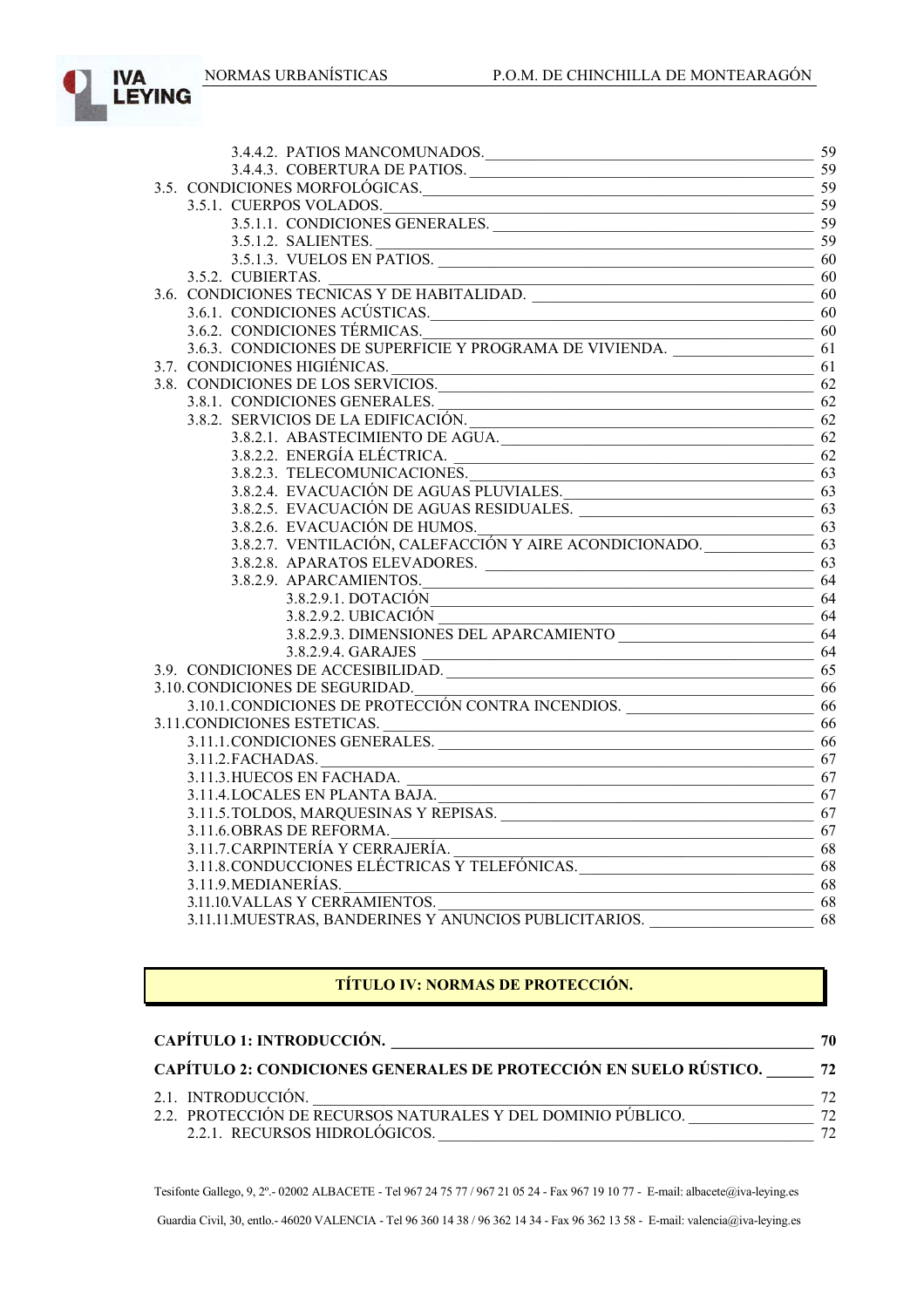

|  | 2.2.1.1. AGUAS SUPERFICIALES: CAUCES Y LAGUNAS. ________________________________                                                                                                                                                      | 72 |
|--|---------------------------------------------------------------------------------------------------------------------------------------------------------------------------------------------------------------------------------------|----|
|  | 2.2.1.2. AGUAS SUBTERRÁNEAS. 73                                                                                                                                                                                                       |    |
|  |                                                                                                                                                                                                                                       |    |
|  |                                                                                                                                                                                                                                       |    |
|  | 2.2.4. FAUNA.                                                                                                                                                                                                                         | 74 |
|  | 2.2.5. SUELO.                                                                                                                                                                                                                         | 74 |
|  | 2.2.6. PAISAJE.<br>2.2.6.1. CARTELES DE PROPAGANDA.                                                                                                                                                                                   |    |
|  |                                                                                                                                                                                                                                       |    |
|  |                                                                                                                                                                                                                                       |    |
|  | 2.2.7. ATMÓSFERA. 75<br>2.3. PROTECCIÓN DE INFRAESTRUCTURAS. 75                                                                                                                                                                       |    |
|  |                                                                                                                                                                                                                                       |    |
|  | 2.3.1. CARRETERAS. 75<br>2.3.2. CAMINOS AGRÍCOLAS. 75                                                                                                                                                                                 |    |
|  |                                                                                                                                                                                                                                       |    |
|  | 2.3.3. FERROCARRILES.<br>2.3.4. AEROPUERTOS E INSTALACIONES DE AYUDA A LA NAVEGACIÓN AÉREA.<br>77                                                                                                                                     |    |
|  | 2.3.5. CANALES.                                                                                                                                                                                                                       | 77 |
|  |                                                                                                                                                                                                                                       |    |
|  | 2.3.6. EMBALSES.<br>2.3.7. INFRAESTRUCTURAS DE SERVICIOS.<br>2.3.8. INSTALACIONES VINCULADAS A LA DEFENSA NACIONAL.<br>28                                                                                                             |    |
|  |                                                                                                                                                                                                                                       |    |
|  |                                                                                                                                                                                                                                       |    |
|  |                                                                                                                                                                                                                                       |    |
|  |                                                                                                                                                                                                                                       |    |
|  | $\frac{100}{100}$ 85<br>3.1. INTRODUCCIÓN.                                                                                                                                                                                            |    |
|  | 3.2. PROTECCIÓN AMBIENTAL, NATURAL, PAISAJÍSTICA, CULTURAL O DE ENTORNO.____ 85                                                                                                                                                       |    |
|  |                                                                                                                                                                                                                                       |    |
|  | $3.2.1.1$ . DEFINICIÓN.                                                                                                                                                                                                               |    |
|  |                                                                                                                                                                                                                                       |    |
|  | $\frac{1}{1}$ 86                                                                                                                                                                                                                      |    |
|  | 3.2.1.4. CONDICIONES DE LA EDIFICACIÓN. 86                                                                                                                                                                                            |    |
|  | 3.2.2. NORMA DE PROTECCIÓN NATURAL: SRP-AN.                                                                                                                                                                                           |    |
|  |                                                                                                                                                                                                                                       |    |
|  |                                                                                                                                                                                                                                       |    |
|  | 3.2.2.3. CONDICIONES DE USO.                                                                                                                                                                                                          |    |
|  |                                                                                                                                                                                                                                       |    |
|  | 3.3. PROTECCIÓN ESTRUCTURAL.                                                                                                                                                                                                          |    |
|  |                                                                                                                                                                                                                                       |    |
|  | 3.3.1.1. DEFINICIÓN.                                                                                                                                                                                                                  | 87 |
|  |                                                                                                                                                                                                                                       |    |
|  | 3.3.1.2. IDENTIFICACIÓN. 3.3.1.3. CONDICIONES DE USO.                                                                                                                                                                                 |    |
|  | 3.3.1.4. CONDICIONES DE LA EDIFICACIÓN.                                                                                                                                                                                               | 88 |
|  | 3.3.2. NORMA DE PROTECCIÓN FORESTAL: SRP-EF.                                                                                                                                                                                          |    |
|  | 3.3.2.1. DEFINICIÓN.<br>$\frac{1}{2}$ 88                                                                                                                                                                                              |    |
|  | 3.3.2.2. IDENTIFICACIÓN. 588                                                                                                                                                                                                          |    |
|  | 3.3.2.3. CONDICIONES DE USO.<br>3.3.2.4. CONDICIONES DE LA EDIFICACIÓN.<br>3.4. PROTECCIÓN DE INFRAESTRUCTURAS Y EQUIPAMIENTOS.<br>3.4. PROTECCIÓN DE INFRAESTRUCTURAS Y EQUIPAMIENTOS.<br>3.4. PROTECCIÓN DE INFRAESTRUCTURA E ENTRA |    |
|  |                                                                                                                                                                                                                                       |    |
|  |                                                                                                                                                                                                                                       |    |
|  |                                                                                                                                                                                                                                       |    |
|  | $\frac{88}{100}$<br>3.4.1.1. DEFINICIÓN.                                                                                                                                                                                              |    |
|  |                                                                                                                                                                                                                                       |    |
|  |                                                                                                                                                                                                                                       |    |
|  | 3.4.1.2. IDENTIFICACIÓN.<br>3.4.1.3. CONDICIONES DE USO.<br>3.4.1.4. CONDICIONES DE LA EDIFICACIÓN.<br>3.4.2. NORMA DE PROTECCIÓN DE EQUIPAMIENTOS: SRP-IE.<br>89                                                                     |    |
|  |                                                                                                                                                                                                                                       |    |
|  | $3.4.2.1.$ DEFINICIÓN. $\frac{1}{2}$                                                                                                                                                                                                  | 89 |
|  | 3.4.2.2. IDENTIFICACIÓN.<br><u> 1989 - Johann Stoff, deutscher Stoffen und der Stoffen und der Stoffen und der Stoffen und der Stoffen und der</u>                                                                                    | 89 |
|  |                                                                                                                                                                                                                                       |    |
|  | 3.4.2.3. CONDICIONES DE USO.<br>3.4.2.4. CONDICIONES DE LA EDIFICACIÓN.                                                                                                                                                               |    |
|  |                                                                                                                                                                                                                                       |    |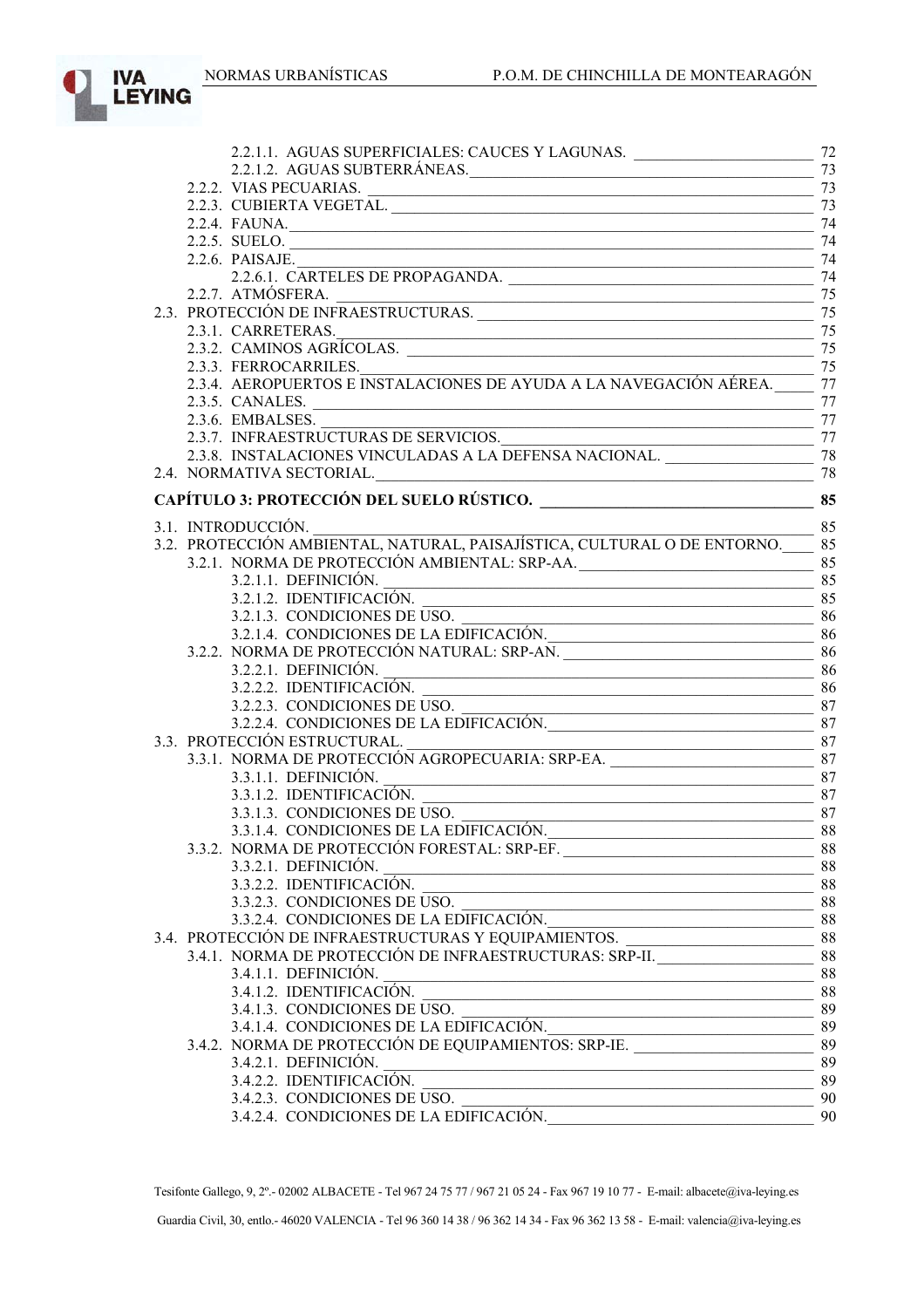

| CAPÍTULO 4: PROTECCIÓN DEL PATRIMONIO HISTÓRICO-ARTÍSTICO. 91                                                                                                     |    |
|-------------------------------------------------------------------------------------------------------------------------------------------------------------------|----|
| 4.1. INTRODUCCIÓN.                                                                                                                                                | 91 |
|                                                                                                                                                                   |    |
|                                                                                                                                                                   |    |
| $4.2.1.1.$ DEFINICIÓN.                                                                                                                                            | 91 |
| 4.2.1.2. IDENTIFICACIÓN.<br>4.2.1.3. CONDICIONES DE USO.<br>4.2.1.4. OBRAS PERMITIDAS Y PROHIBIDAS.<br>4.2.2. NORMA DE PROTECCIÓN DE ZONAS ARQUEOLÓGICAS: PHA-ZA. |    |
|                                                                                                                                                                   |    |
|                                                                                                                                                                   |    |
|                                                                                                                                                                   |    |
|                                                                                                                                                                   |    |
| 4.2.2.2. IDENTIFICACIÓN.<br>4.2.2.3. CONDICIONES DE USO.                                                                                                          | 92 |
| 4.2.2.4. OBRAS PERMITIDAS Y OBRAS PROHIBIDAS.<br>ECCIÓN DE LOS BIENES DE RELEVANCIA LOCAL                                                                         |    |
|                                                                                                                                                                   |    |
|                                                                                                                                                                   |    |
|                                                                                                                                                                   | 93 |
|                                                                                                                                                                   |    |
|                                                                                                                                                                   |    |
|                                                                                                                                                                   | 94 |
| 4.3.3.1. DEFINICIÓN.<br>4.3.3.2. IDENTIFICACIÓN.                                                                                                                  | 94 |
| 4.3.3.4. OBRAS PERMITIDAS Y OBRAS PROHIBIDAS.<br>NORMA DE PROTECCIÓN: PHA-BRI.-E                                                                                  |    |
|                                                                                                                                                                   |    |
| 4.3.4. NORMA DE PROTECCIÓN: PHA-BRL-E. 94                                                                                                                         |    |
|                                                                                                                                                                   |    |
|                                                                                                                                                                   |    |
|                                                                                                                                                                   |    |
|                                                                                                                                                                   |    |
|                                                                                                                                                                   |    |
| 4.3.5.1. DEFINICIÓN.                                                                                                                                              | 95 |
|                                                                                                                                                                   |    |
| 4.3.5.3. CONDICIONES DE USO.<br>4.3.5.4. OBRAS PERMITIDAS Y OBRAS PROHIBIDAS. 96                                                                                  |    |
|                                                                                                                                                                   |    |

#### **ANEXO IV.1: ESQUEMAS EXPLICATIVOS DE LAS PROTECCIONES Y AFECCIONES DE LAS INFRAESTRUCTURAS. \_\_\_\_\_\_\_\_\_\_\_\_\_\_\_\_\_\_\_\_\_\_\_\_\_\_\_\_\_\_\_\_\_\_\_\_\_\_\_\_\_\_\_\_\_\_\_**

**ANEXO IV.2: FICHAS DE EDIFICIOS Y BIENES CATALOGADOS \_\_\_\_\_\_\_\_\_\_\_\_\_\_\_\_\_\_\_\_\_\_\_\_\_\_**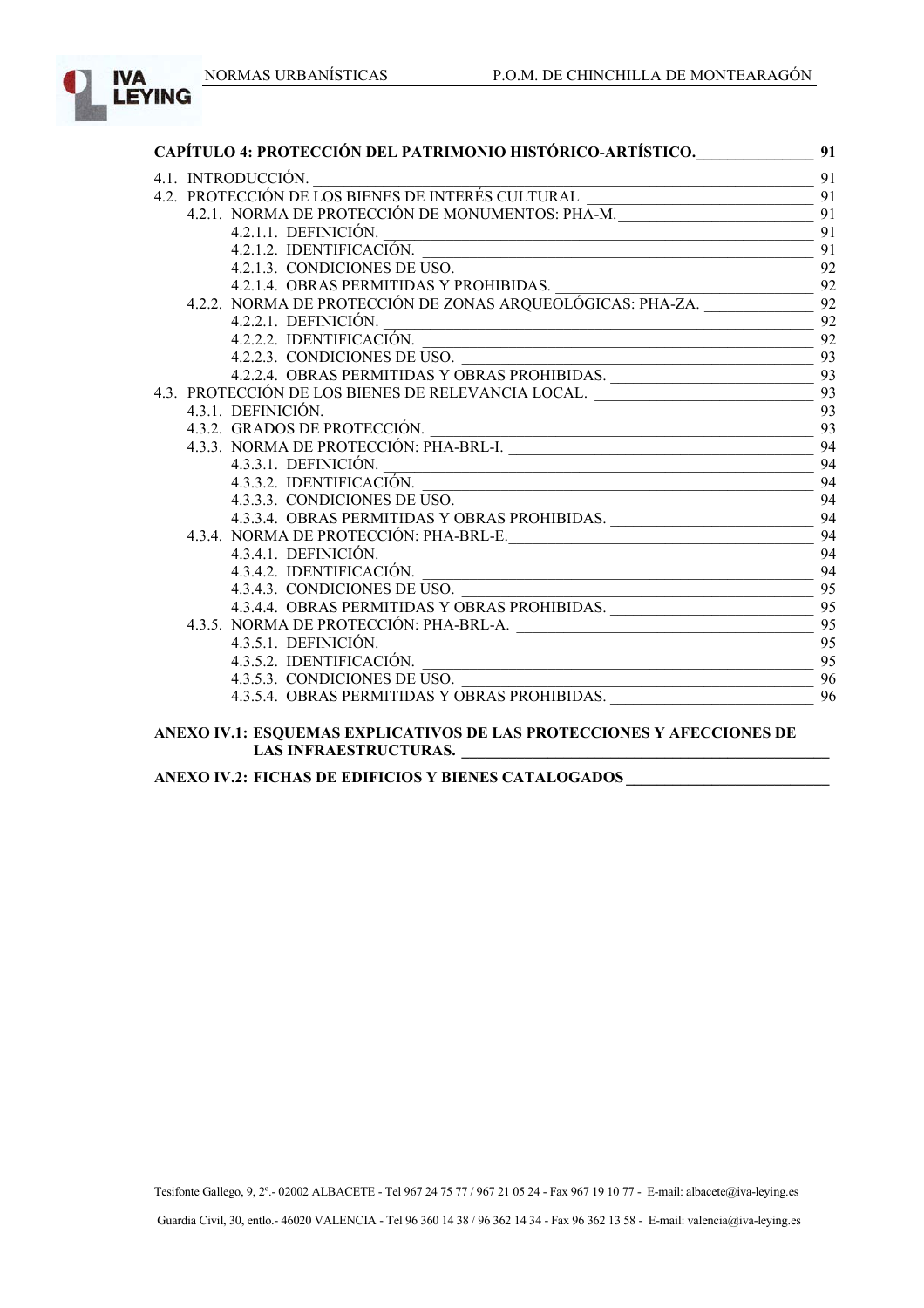

# **DOC 5: NORMAS URBANÍSTICAS.**

# **NORMATIVA DE LA ORDENACIÓN DETALLADA**

# **TÍTULO V: NORMAS ZONALES**

|                                                                                                                                                  | 97  |
|--------------------------------------------------------------------------------------------------------------------------------------------------|-----|
|                                                                                                                                                  |     |
| 1.1. DEFINICION.<br>1.2. ÁMBITO DE APLICACIÓN.<br>1.3. TIPOLOGÍA CLASIFICACIÓN.                                                                  |     |
| 1.3. TIPOLOGÍA. CLASIFICACIÓN.                                                                                                                   | 98  |
| CAPÍTULO 2: NORMA ZONAL SU-1: RESIDENCIAL EN MANZANA CERRADA. 99                                                                                 |     |
| 2.1. DEFINICIÓN.                                                                                                                                 | 99  |
| 2.2. TIPOLOGÍA.                                                                                                                                  | -99 |
|                                                                                                                                                  |     |
|                                                                                                                                                  | 99  |
| 2.4. CONDICIONES DE USO.<br>2.5. CONDICIONES DE LA EDIFICACIÓN.                                                                                  | 99  |
| <b>CAPÍTULO 3: NORMA ZONAL SU-2: RESIDENCIAL VIVIENDA UNIFAMILIAR GRADO I. 101</b>                                                               |     |
| 3.1. DEFINICIÓN.                                                                                                                                 | 101 |
|                                                                                                                                                  |     |
|                                                                                                                                                  |     |
|                                                                                                                                                  |     |
| 3.2. TIPOLOGÍA.<br>3.3. CLASIFICACIÓN.<br>3.4. CONDICIONES DE USO.<br>3.5. CONDICIONES DE LA EDIFICACIÓN.<br>3.5. CONDICIONES DE LA EDIFICACIÓN. |     |
| <b>CAPÍTULO 4: NORMA ZONAL SU-3: RESIDENCIAL VIVIENDA UNIFAMILIAR GRADO II. 103</b>                                                              |     |
| 4.1. DEFINICIÓN. $\frac{103}{102}$                                                                                                               |     |
|                                                                                                                                                  |     |
|                                                                                                                                                  |     |
|                                                                                                                                                  |     |
| 4.2. TIPOLOGÍA.<br>4.3. CLASIFICACIÓN.<br>4.4. CONDICIONES DE USO.<br>4.5. CONDICIONES DE LA EDIFICACIÓN.<br>4.5. CONDICIONES DE LA EDIFICACIÓN. |     |
| CAPÍTULO 5: NORMA ZONAL SU-4: RESIDENCIAL VIVIENDA UNIFAMILIAR GRADO III. 105                                                                    |     |
| 5.1. DEFINICIÓN.                                                                                                                                 | 105 |
|                                                                                                                                                  |     |
|                                                                                                                                                  |     |
| 5.3. CLASIFICACIÓN.<br>5.4. CONDICIONES DE USO.<br>5.5. CONDICIONES DE LA EDIFICACIÓN.<br>105                                                    |     |
|                                                                                                                                                  |     |
| CAPÍTULO 6: NORMA ZONAL SU-5: RESIDENCIAL CASCO HISTÓRICO. _____________________ 107                                                             |     |
| 6.1. DEFINICIÓN. $\frac{107}{107}$                                                                                                               |     |
| 6.2. TIPOLOGÍA. $\frac{107}{256}$                                                                                                                |     |
|                                                                                                                                                  |     |
| 6.3. CLASIFICACIÓN.<br>6.4. CONDICIONES DE USO.<br>6.5. CONDICIONES DE LA EDIFICACIÓN.                                                           |     |
|                                                                                                                                                  |     |
| CAPÍTULO 7: NORMA ZONAL ED: EQUIPAMIENTO DOTACIONAL. ____________________________ 110                                                            |     |
| 7.1. DEFINICIÓN.<br>$\sim$ 110                                                                                                                   |     |
| 7.2. TIPOLOGÍA.<br>$\frac{110}{2}$                                                                                                               |     |
| 7.3. CLASIFICACIÓN.                                                                                                                              | 110 |

Tesifonte Gallego, 9, 2º.- 02002 ALBACETE - Tel 967 24 75 77 / 967 21 05 24 - Fax 967 19 10 77 - E-mail: albacete@iva-leying.es